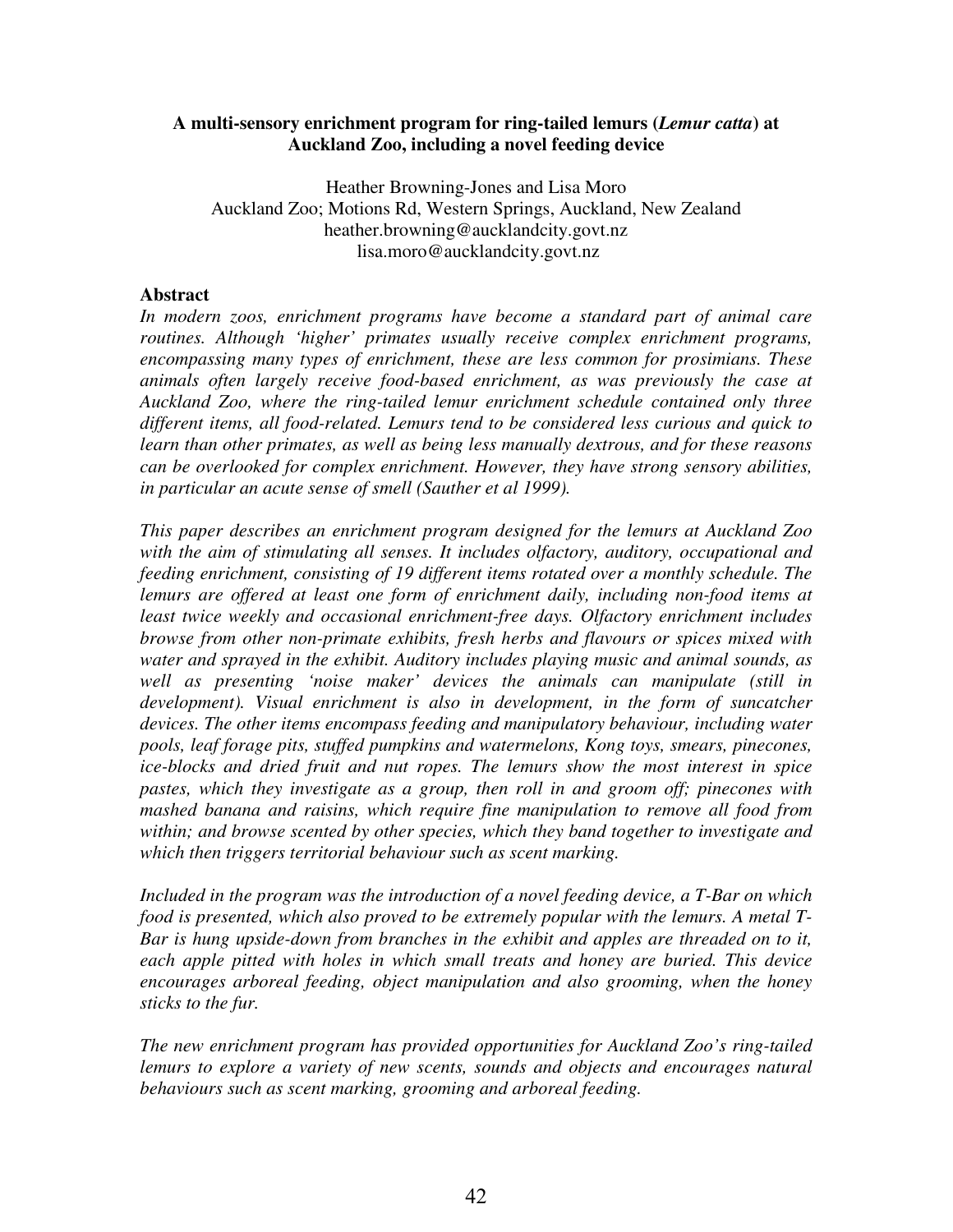#### **Introduction**

Ring-tailed lemurs belong to the prosimians, known also as Strepsirrhines, a line of primates that also includes bushbabies and lorises, which diverged from their monkey and ape relatives around 50 million years ago. They are found only on the island of Madagascar, where they inhabit a variety of habitats, primarily dry, woodland districts. Unlike most lemurs, which are almost exclusively arboreal, ring-tailed lemurs frequently use terrestrial locomotion - however they are still strong climbers and also move through the trees (Mittermeier *et al* 1994).

They live in large multi-sex groups consisting of 3-25 individuals in which, unlike most primates, the females are the dominant sex. Social bonds between individuals are established through reciprocal grooming. The group is highly territorial and will use scent glands located on their feet, rump, wrists and chest to mark their home range (Sauther *et al* 1999).

In modern zoos, enrichment programs have become a standard part of animal care routines. There are many different forms of enrichment, including structural, social, object, sensory, occupational and feeding (Novak & Petto 1991). Although it is common for 'higher' primates (monkeys and in particular, apes) to receive complex enrichment programs, encompassing many types of enrichment, these are less common for prosimians. These animals often largely receive food-based enrichment, as well as passive social and structural enrichment arising from their grouping and enclosure.

Lemurs tend to be considered less curious and quick to learn than other primates, as well as being less manually dextrous (Sauther *et al* 1999), and for these reasons can be overlooked for complex enrichment. However, they are still an intelligent animal and have strong sensory abilities, in particular an acute sense of smell. Prosimians have a large area of their brain dedicated to olfaction (King 1978) and the wet nose of lemurs, similar to that of dogs, allows for improved olfaction. Olfactory investigation is found to appear quite early in the behavioural repertoire of young lemurs (Palagi *et al* 2002) and they are able to recognise individuals by scent alone (Pelagi & Dapporto 2006). There are varying reports as to the effectiveness of olfactory enrichment to elicit a response in ruffed lemurs (Butterfield 2006, Hutchings & Mitchell 2003). Lemurs also hear well, with mobile ears, and have greater aural sensitivity in the high frequency range than anthropoids (Gilette *et al* 1973, King 1978). They have good stereoscopic vision, including night vision, although limited eye movement. They also have more rudimentary trichromatic colour vision than anthropoids and appear to have lower visual acuity (King 1978, Sauther *et al* 1999).

Auckland Zoo's lemur group is made up of one (vasectomised) male and eight females, ranging in age from two to twelve years old. Although there have been problems with female aggression in the past, the current group appears quite harmonious. The animals reside in an open-air exhibit measuring 32 x 9 metres, connected by raceway to an indoor holding yard. Their exhibit is highly vegetated, planted with trees, shrubs and grasses; also containing added branching and ropes. Itoffers many varied travel routes, both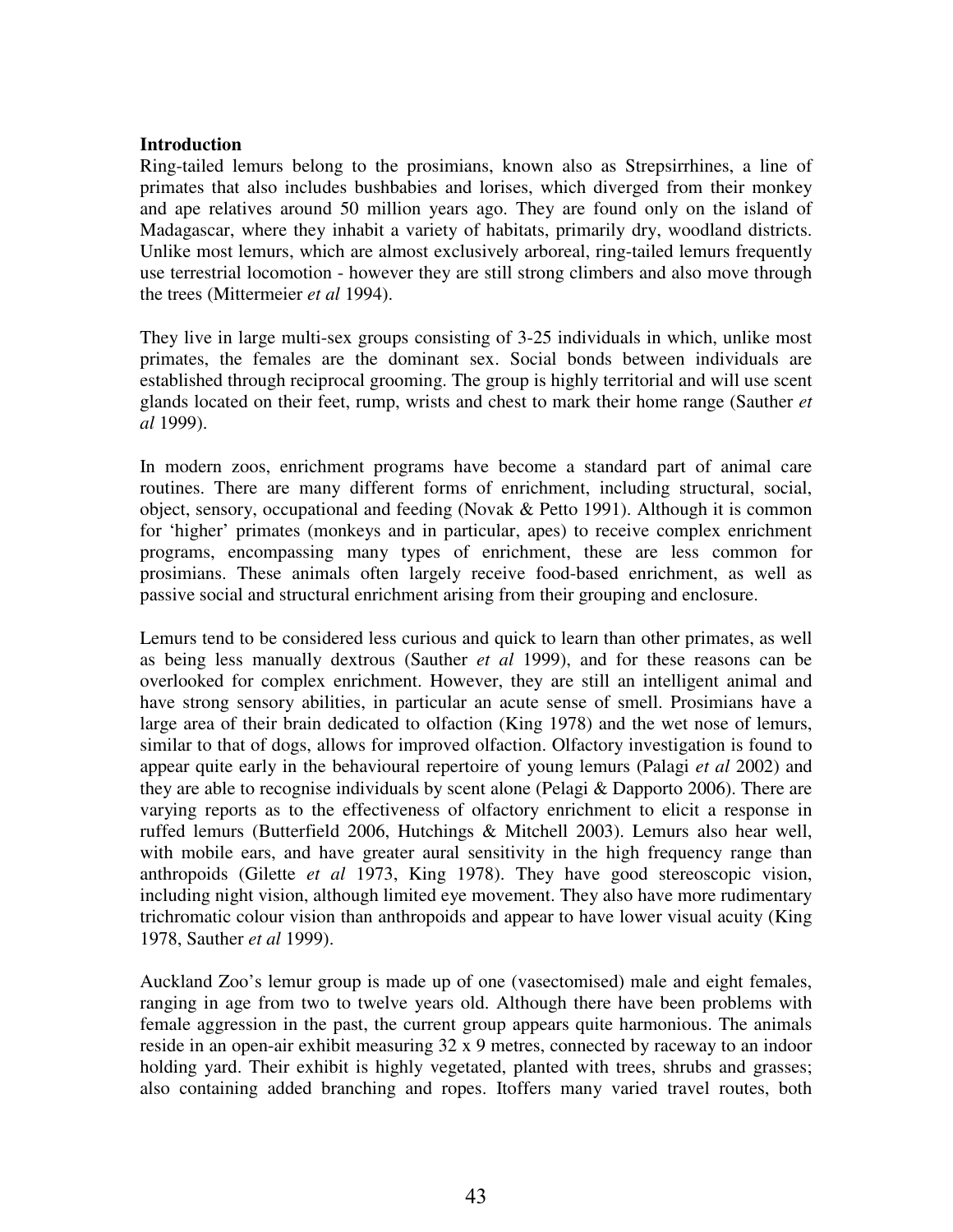arboreal and terrestrial. The thick vegetation also provides the opportunity for the animals to escape public eye when they desire.

Previously at Auckland Zoo, the ring-tailed lemur enrichment schedule contained only three different items, all food-related – pinecones, dried fruit/nut ropes and hanging browse baskets. In comparison, the orang-utans' schedule consists of over 20 items rotated over six months, encompassing feeding, sensory and occupational enrichment; as well as daily keeper choice of object, social and structural enrichment.

### **Multisensory Enrichment Program**

This paper describes an enrichment program designed for the lemurs at Auckland Zoo with the aim of stimulating all senses, as it was thought that their current enrichment schedule was not providing much variety or sensory stimulation. The program was designed using ideas from the keepers and from those used for other species elsewhere, and includes olfactory, auditory, visual, feeding and occupational enrichment, consisting of 19 different items rotated over a monthly schedule. The lemurs are offered at least one form of enrichment daily, including non-food items at least twice weekly, presented at varying times of day. They also have enrichment-free days throughout the month.

### **Olfactory**

Olfactory enrichment includes browse from other non-primate exhibits, fresh herbs and flowers, and flavours or spices mixed with water and sprayed in the exhibit. Branches and nesting material are brought in from other exhibits, containing the scents of other species. Fresh herbs and flowers are picked from the garden and either scattered in the exhibit or placed in hanging baskets. Sacks are filled with hay and dabbed with essential oil, then tied up and hung in the exhibit. Liquid scents and flavours are diluted in water, then sprayed around the exhibit and on the furniture. Spices (such as nutmeg, cloves, allspice, paprika) are mixed with water to form a paste, then smeared throughout the exhibit.

Browse scented by other species causes the group to band together to investigate, as an intrusion into their territory. They then start territorial behaviour, such as scent marking, which increases bonding within the group. This also increases exhibit use, causing the lemurs to use the entire exhibit, rather than just the one end they usually prefer. Due to the potential risk of intra-group aggression arising from this heightened territorial state, this enrichment is only used once a month.Fresh herbs and flowers were one of the first items introduced and are one of the favourite non-food items - the lemurs foraging through, experiencing different scents and textures, and eating parts they like. Sacks with essential oils were trialled a few times but elicited no response and so were eventually removed from the schedule, to be replaced with items that will stimulate behaviours. Spice pastes are very popular (in particular nutmeg); they generate group investigation, rolling and grooming. Liquid flavours have a similar but lesser effect, but can be sprayed up higher to encourage arboreal behaviour and the lemurs will rub the scent onto their fur.

### **Auditory**

Auditory enrichment includes playing music and animal sounds, as well as presenting 'noise maker' devices the animals can manipulate (still in development). There are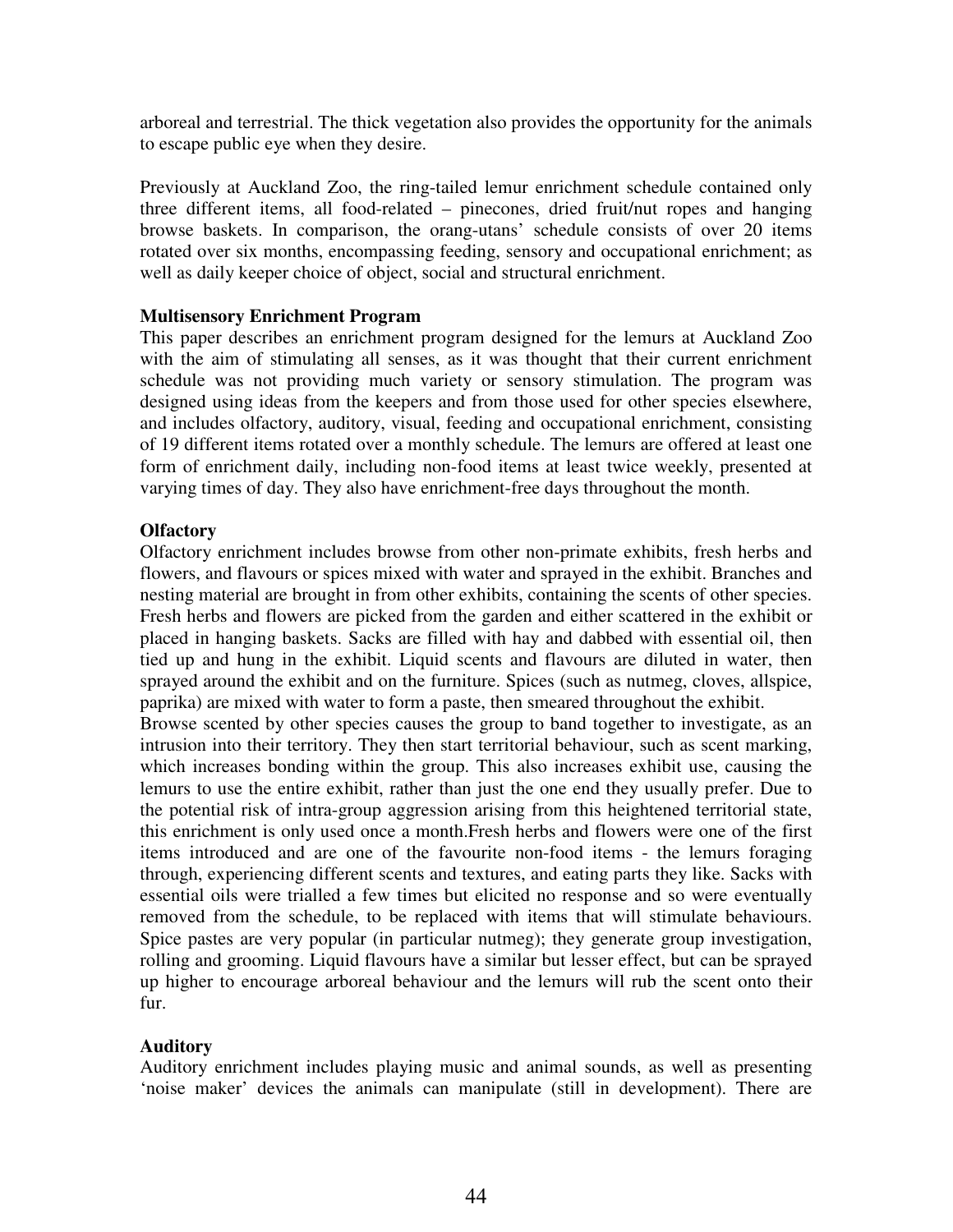multiple sets of sounds used, and these are played softly from a speaker system set up behind the exhibit. The 'noise makers' will be sealed tubes containing small rocks or similar, and are intended to be hung throughout the exhibit, allowing the lemurs to manipulate them to generate sound.

In the beginning, lemur calls were played as audio enrichment, but this was stopped as it caused stress in the lemurs and given the history of aggression in the group it was considered that continuing may pose a risk of this recurring. They now get natural habitat sounds like running water or rainforest sounds, as well as soft classical music. Depending on the sounds and other stimuli present on the day, the lemurs may move to the far end of the exhibit away from the sounds (an area they do not commonly use), vocalise or group together and move forwards to investigate the sounds.

# **Visual**

Visual enrichment in the form of suncatcher devices is also still in development. Reflective items will be hung in the exhibit, out of public view, where they will reflect the sunlight into the exhibit, creating multiple shifting light spots throughout the enclosure, which the lemurs will have the opportunity to watch and even stalk or chase.

# **Feeding/Occupational**

The other items encompass feeding and manipulatory behaviour, including water pools, leaf forage pits, stuffed pumpkins and watermelons, kong toys, sticky logs/balls, pinecones, ice-blocks and dried fruit and nut ropes.

Water pools are small children's paddling pools filled with water and a small amount of floating leaves, grass or woodchip with some food treats, which the lemurs have to fish for. A leaf pit is a small pit dug in the exhibit then filled with leaf litter mixed through with treats such as dried fruit. Stuffed watermelons are whole watermelons with small holes cut into them, which are filled with dried fruit treats and then hung in the exhibit. Stuffed pumpkins are similar, except the pumpkin is hollowed out a little and refilled with an oat and fruit mix that the lemurs can access through holes. Kong toys are smeared with a little jam, honey or mashed banana inside and out, and rolled in coconut; then hung in the exhibit. Sticky logs/balls are exhibit logs or boomer balls smeared with syrup or similar, which has food stuck into it for the lemurs to pick out. Pinecones are smeared with mashed banana and raisins and hung throughout the exhibit. Ice-blocks are made up of multiple layers of different flavours and textures (yoghurt, juice, chopped fruit) and hung in the exhibit. Dried fruit and nut ropes are ropes strung with dried fruit or nuts and hung through the exhibit.

Most of the food items encourage investigation and object manipulation. The hanging ones also require balance and hand-eye coordination, and can be placed in more difficult to access areas of the exhibit to increase exhibit use. Items with syrup or honey increase grooming, as the sticky substances are transferred to the fur and need to be groomed off. The stuffed pumpkin and watermelon were mostly ignored when first introduced, and had to be altered slightly to encourage use - the size of holes was increased, as the lemurs had trouble extracting food from the smaller holes. The pumpkin will occupy the group over an entire day, with the dominant females guarding it and the subordinates sneaking in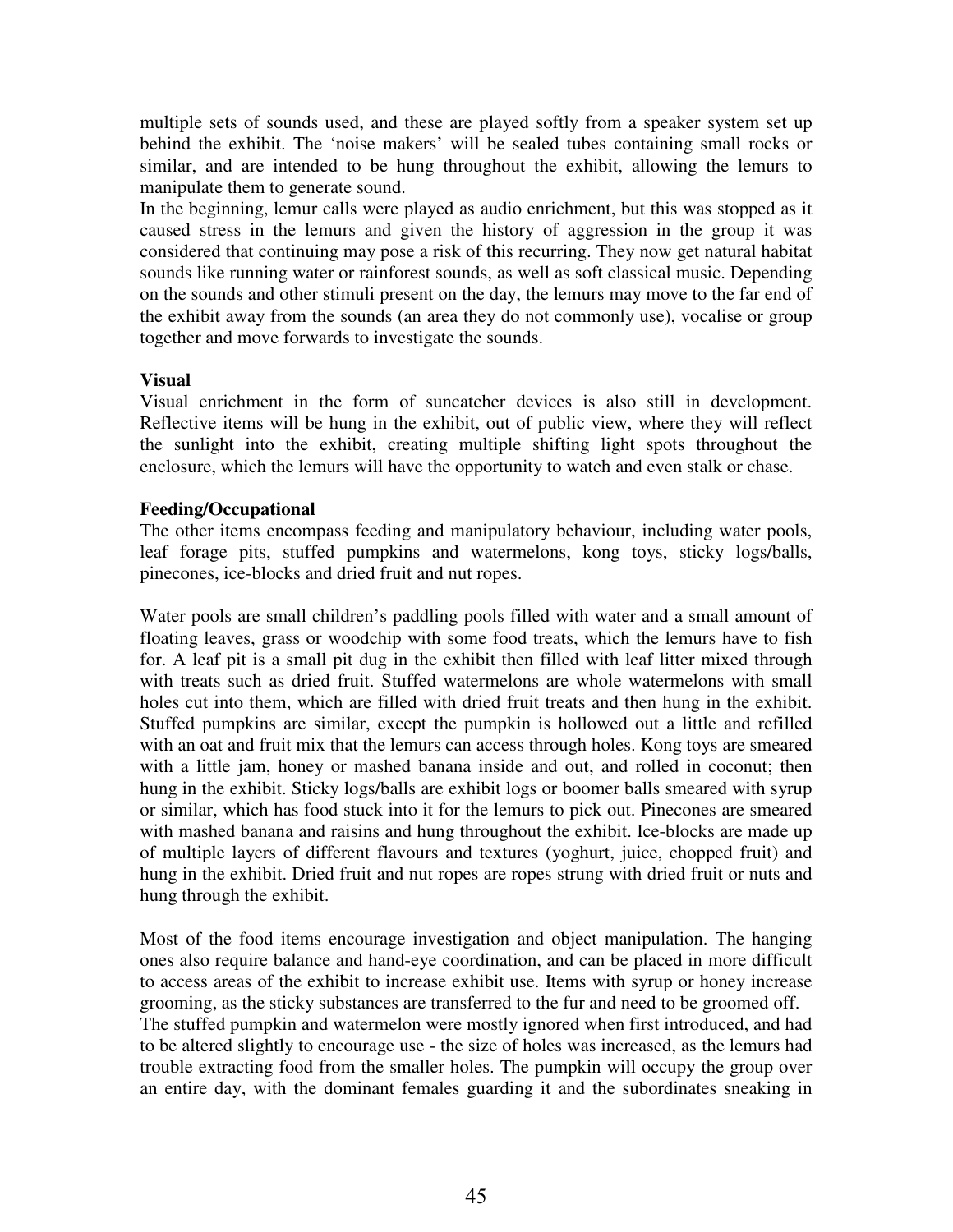when they can. The watermelon has a scent the lemurs seem to like and they will lick the melon, something they do not do with the pumpkin.

The water and leaf pits encourage investigative and foraging behaviour. The water also provides a new sensation for them to experience, for although they have a moat at the front of their enclosure, they have not had reason to use their hands in the water before.

# **T-Bar Feeder**

Included in this enrichment program was the introduction of a novel-feeding device, a T-Bar on which food is presented, which also proved to be extremely popular with the lemurs. A metal T-Bar is hung upside-down from branches in the exhibit and apples are threaded on to it, each apple pitted with holes of varying depths in which small treats and honey are buried.

The T-bar feeder was designed with the idea of encouraging a range of behaviours. As it is a new item, it leads to exploration and investigation. Hanging it on ropes or in trees increases arboreal feeding, in contrast to their usual feeds on the ground, and requires balance. The device can also be placed throughout the exhibit to encourage wider exhibit use and vary the difficulty of obtaining food. Extracting the food requires object manipulation and hand-eye coordination. After the food is consumed, the honey stuck to the fur leads to mutual grooming activity, which may help develop social bonds. It is also a device that can be used by the whole group at one time, as some of the raisins fall to the ground and the less dominant animals can forage down below while the moredominant animals work with the feeder.

The T-bar was deemed appropriate to introduce to the lemurs straight away, as it did not seem likely to cause risk to them. In the beginning, the ribbons tying up the device were kept short, to allow the lemurs a chance to grasp the concept of using it. Now they are aware of the rewards offered, the lengths of the ribbon are varied to increase difficulty and the lemurs will still work for the food when it is more difficult to do so.

On the first introduction, the group was monitored to ensure there were no problems with the device, particularly with group aggression. They were watched both before and after the introduction of the device, with no problems observed. The data collected indicates that the lemurs spent about 20 minutes interacting with the T-bars initially and returned to them continually throughout the watch. After finishing with the treats, they groomed one another sporadically for about 40 minutes. They were also observed to return to the T-Bars throughout the day and interact with them.

The T-bar is constructed from 10mm steel rod. They are cheap to make, only costing around NZ\$10 each. They are hardwearing and easy to clean, and take up very little space in storage. The T-Bar device can also be used as a different way of presenting items from the daily diet, encouraging increased arboreal feeding and discouraging rodent activity.